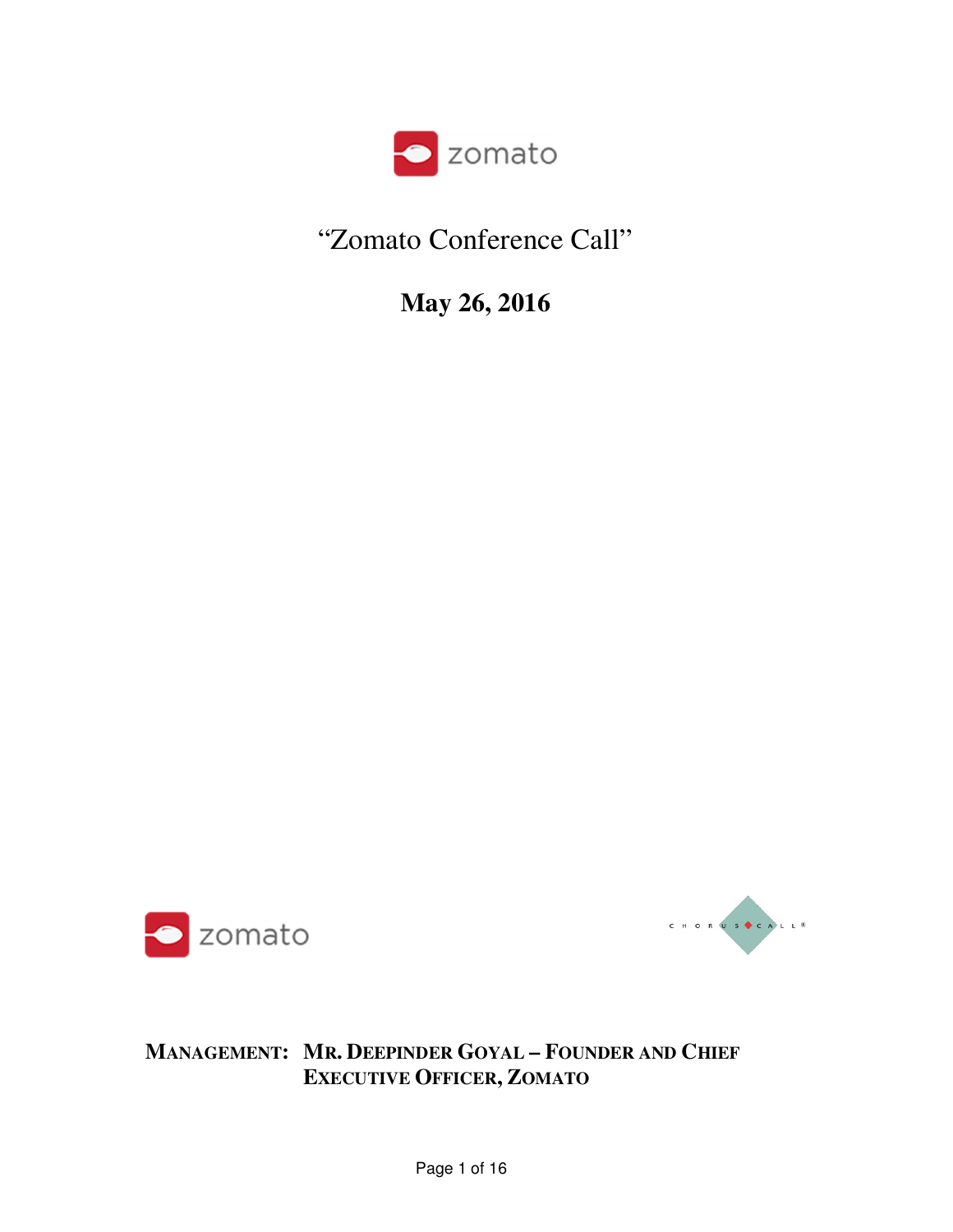

**Moderator**: Ladies and Gentlemen, Good Day, and Welcome to the Conference Call of Zomato. Joining us on the call today are Mr. Deepinder Goyal – Founder and CEO. As a reminder, all participant line will be in the listen-only mode and there will be an opportunity for you to ask questions after the presentation concludes. Should you need assistance during the conference call please signal an operator by pressing '\*' and then '0' on your touchtone telephone. I now hand the conference over to Mr. Deepinder Goyal. Thank you and over to you, sir.

**Deepinder Goyal**: Thank, Vikram. Hi, all. Thanks for joining the call. Let me start with saying that Zomato is in a great space and as a Company we are also in a great shape right now. Last year at the beginning of the last financial year when the market was good and we were able to raise a large amount of capital we actually decided to go after a lot of big opportunities in front of us in terms of the geographies that we could expand to and we launched a few countries and we also had made a few acquisitions in the recent past. And then, mid-last year the market shifted and a lot of competition in our home markets, and when I say home I mean India and UAE, the competition also intensified quite a bit and we had to take a lot of steps, and I would say in hindsight that we had to take the right steps to align the business to make sure that we actually are a sustainable profitable business over the longer term.

> So what do these right steps mean? The right steps mean that we had to be prudent in terms of where we really deployed the capital where we had and we also had to be prudent in terms of where the management was spending its time on. And as a result of the focus on 14 countries, out of all the countries that we had expanded to we actually narrowed down our focus to 14 countries which also meant that we had cut down our burn on a lot of high burn and high risk geographies that we had ventured into. So right now every market apart from these 14 countries is being managed out of India remotely. As a result of all these things we have got our cost down drastically, our burn rate peaked at \$9 million sometime early last year, and right now as we speak, in May, our operating burn will be close to \$1.6 million to \$1.7 million. Over the last six months we have also doubled our revenue and we have been able to double our revenue while actually bringing down all the cost and bringing down all the high risk, high burn areas.

> We have had a very-very successful launch of our online ordering delivery business in India and UAE and the business is almost a year old. The India delivery business is currently about 20% of our India revenues and the best part of our business is that the unit economics are positive. We make about Rs.20 contribution margin on all orders we receive in India and we make about Rs.50 contribution margin on all orders we receive in the UAE. And our average order value in this business are more than 1.5 times the size of our competition which actually makes our business way more viable than pretty much anyone else and the average order values multiplied by our order volumes also makes us largest player by GMV in this market in both these countries that we are talking about.

> So that is the overall shape of the business and a brief summary of where we are and happy to take questions now.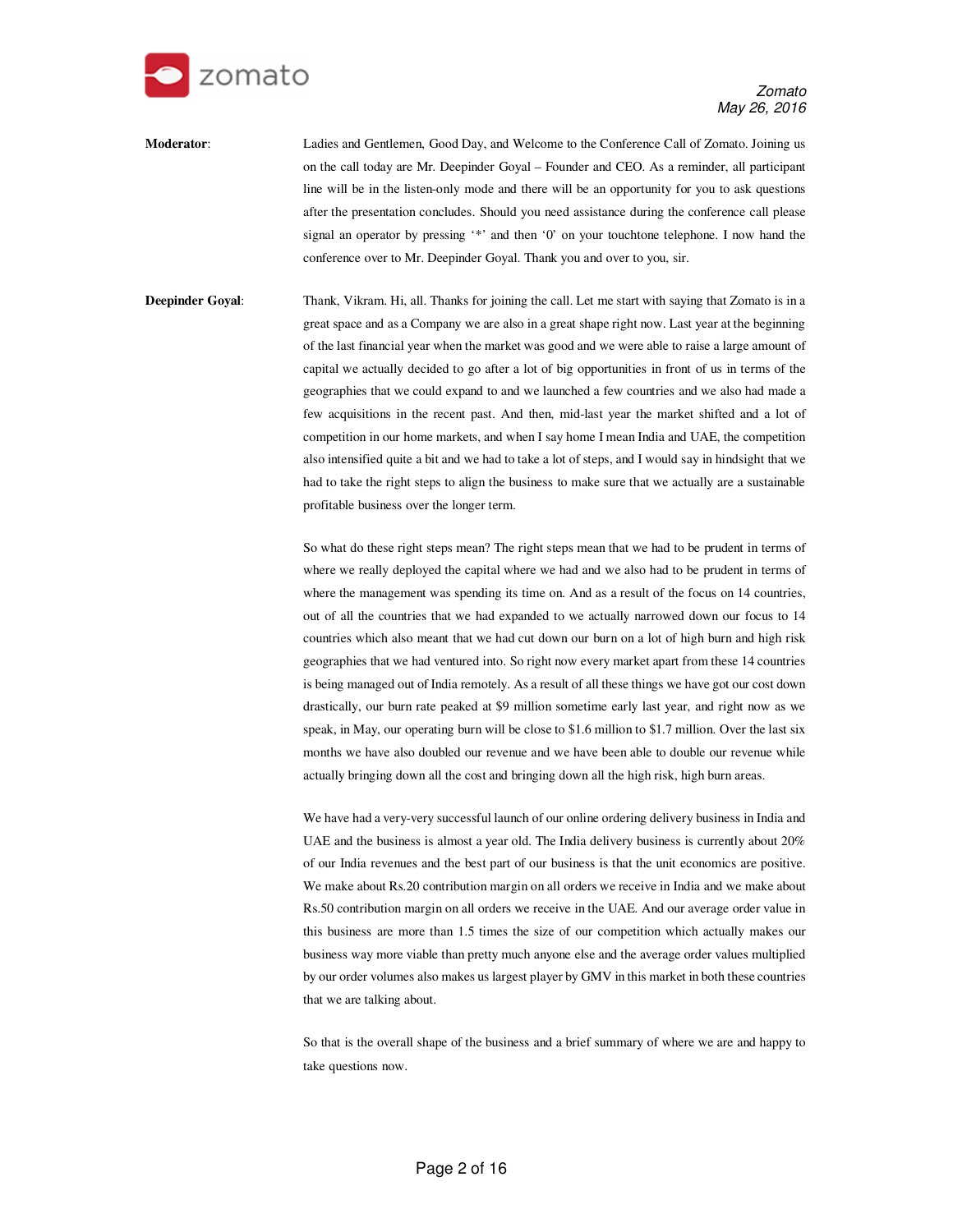

| Moderator:                    | Thank you, sir. Ladies and Gentlemen, we will now begin the question-and-answer session. Our<br>first question is from the line of Ranjeet Kumar Jaiswal from Jefferies. Please go ahead.                                                                                                                                                                                                                                                                                                                                                                                                                                                                                                                                                                                                                                                                                                                                                                                                                                                                                                                                                                                                                                                                 |
|-------------------------------|-----------------------------------------------------------------------------------------------------------------------------------------------------------------------------------------------------------------------------------------------------------------------------------------------------------------------------------------------------------------------------------------------------------------------------------------------------------------------------------------------------------------------------------------------------------------------------------------------------------------------------------------------------------------------------------------------------------------------------------------------------------------------------------------------------------------------------------------------------------------------------------------------------------------------------------------------------------------------------------------------------------------------------------------------------------------------------------------------------------------------------------------------------------------------------------------------------------------------------------------------------------|
| <b>Ranjeet Kumar Jaiswal:</b> | Sir, I would like to know how many restaurants are listed on Zomato platform in India, and out<br>of them how many are paid listings, in terms of how many pay for advertisement?                                                                                                                                                                                                                                                                                                                                                                                                                                                                                                                                                                                                                                                                                                                                                                                                                                                                                                                                                                                                                                                                         |
| <b>Deepinder Goyal:</b>       | We have about 70,000 restaurants listed in India right now and the paid listings are going to be<br>roughly close to about 6% of them are paid listings right now.                                                                                                                                                                                                                                                                                                                                                                                                                                                                                                                                                                                                                                                                                                                                                                                                                                                                                                                                                                                                                                                                                        |
| Ranjeet Kumar Jaiswal:        | So as of latest figures, maybe for the month of April, what is the average number of orders per<br>day in India and what would be the average order size?                                                                                                                                                                                                                                                                                                                                                                                                                                                                                                                                                                                                                                                                                                                                                                                                                                                                                                                                                                                                                                                                                                 |
| <b>Deepinder Goyal:</b>       | So we track this business on a weekly basis, a month's sales is actually way too long, our monthly<br>growth rate on this business is about $30\%$ and our daily average over the last week has been<br>about 26,000 orders, 25,000 to 26,000 somewhere in that ballpark. And our average order value<br>in India are at about Rs.480.                                                                                                                                                                                                                                                                                                                                                                                                                                                                                                                                                                                                                                                                                                                                                                                                                                                                                                                    |
| <b>Ranjeet Kumar Jaiswal:</b> | So you had mentioned that we have withdrawn from 23 countries and cut down to 14 countries,<br>so these nine countries which are those countries where we have withdrawn?                                                                                                                                                                                                                                                                                                                                                                                                                                                                                                                                                                                                                                                                                                                                                                                                                                                                                                                                                                                                                                                                                 |
| <b>Deepinder Goyal:</b>       | They were mostly the countries where we had only just launched and we were not market leaders<br>yet, so there was easily going to be a lot of losses in terms of, I mean their incubation period that<br>I would classify as business has to have over the next year or two years in all these markets. And<br>all the markets that we are left in, they are pretty much the markets where we are already market<br>leaders in the classic side space. To give you the names, I mean technically we are present in the<br>US and US we actually entered through Urbanspoon acquisition and Urbanspoon acquisition<br>was made for Australia more than the US and US we experimented a few things, things did not<br>work out as we were planning them to so we pulled out of US. The other markets are Chili, UK<br>and we pulled out of Ireland as well and we pulled out of Sri Lanka as well, the market size was<br>just way too small for us to be spending time in. So we have actually cut down on high burn and<br>high risk areas, and when I say high burn, high burn comes from two things, one is actual cash<br>and the other is management time. So we optimize where we spend our time on and we optimize<br>where we spend our money on. |
| <b>Ranjeet Kumar Jaiswal:</b> | So you have mentioned that we are going to operate in these locations from India, so we will<br>continue our operations in these regions?                                                                                                                                                                                                                                                                                                                                                                                                                                                                                                                                                                                                                                                                                                                                                                                                                                                                                                                                                                                                                                                                                                                 |

**Deepinder Goyal**: So the product is still working and the product is still growing as well in all these markets. And see the most important part of our operations is maintaining and keeping the content up to date and in the markets that we focus on, in the 14 countries that we are still very-very focused on, we have feet on street approach to solving this problem, everywhere else we are taking remote management approach to solve this problem. And we primarily learnt the way of doing this from Urbanspoon because Urbanspoon did not have feet on street model, while feet on street has its fair advantages and disadvantages as well, it is certainly better when it comes to content quality,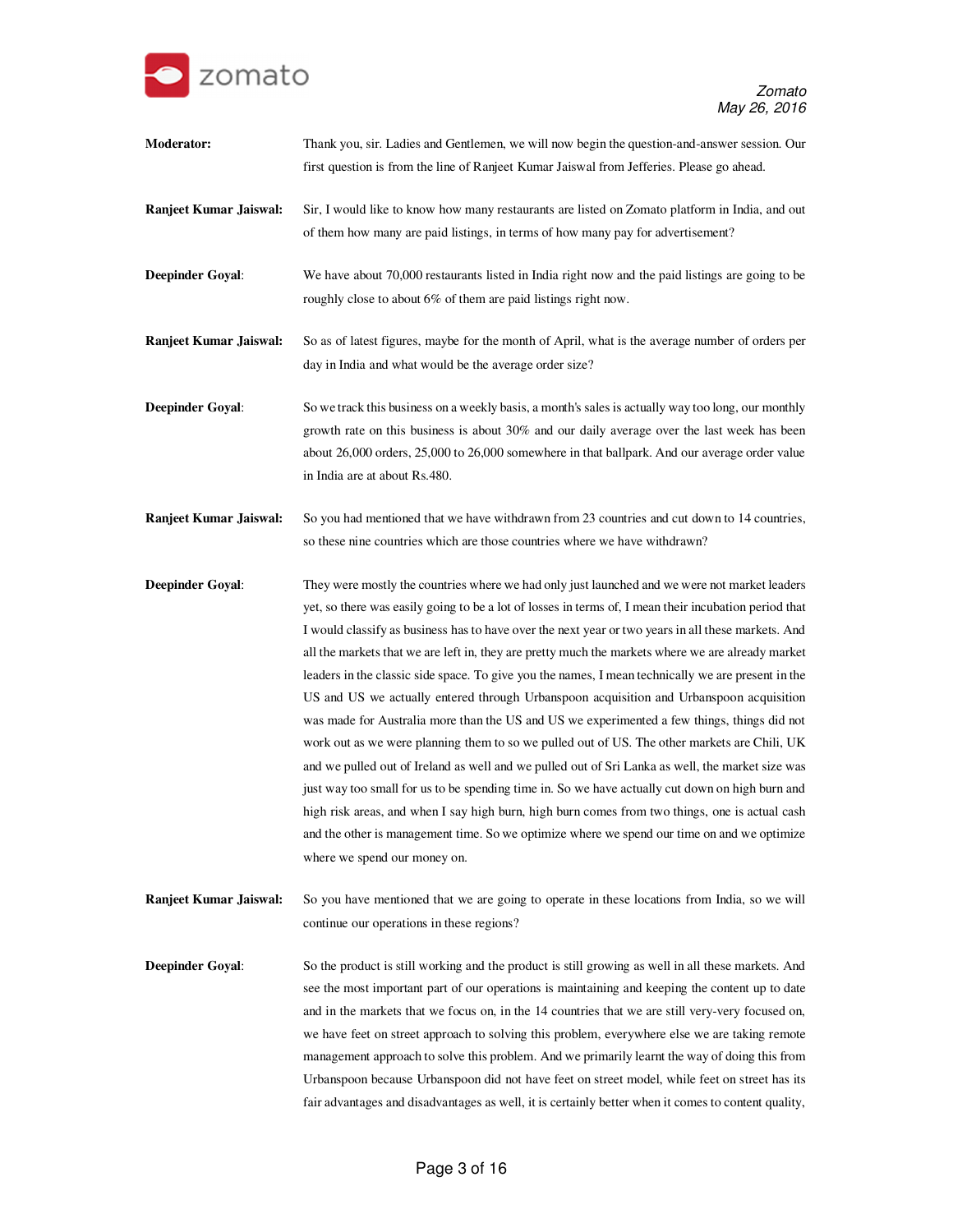

but Urbanspoon was number one player in Australia by a huge margin without even setting foot in Australia. So these markets are still being managed out of India in terms of content, the product is still working and the product is also growing.

- **Ranjeet Kumar Jaiswal:** Sir one last question, of all the total revenue what would be the split between India, UAE and other countries?
- **Deepinder Goyal:** If you look at the entire last financial year, India is about at 45% and UAE is about 20%, so about 65% is India and UAE, the rest of it comes from all over other countries. Right now as of May, India and UAE add up to close to 50-ish% of our revenue and it is dropping in share in about 2% points every month on month because all the other markets are going way faster then these guys because they have a smaller base right, and there are a lot of markets. But that does not in any way mean that India and UAE are slowing down on in terms of growth, they are also going fast but they have a large base live up to…
- **Moderator:** Thank you, Mr. Jaiswal. We have the next question from the line of Shalin Kumar from UBS. Please go ahead.
- **Shalin Kumar:** Just few questions from my side, you just mentioned that you have moved out from nine countries, we do not have any sort of presence from these countries, is my understanding correct?
- **Deepinder Goyal:** We do not have any physical employees in these country but we have teams here in Delhi in our headquarters which actually focuses on content on in these countries.
- **Shalin Kumar:** But basically our USP is feet on street and then we keep on updating, that is the USP we have to keep on updating the pictures and the menu thing, so how are we going to manage that from team in India?
- **Deepinder Goyal:** So I guess it gave us a lot of tech and tech was based on calling and based on social network analysis which can be put into good news in all these markets that we are talking about, you cannot really put the tech into good use in India for example, because we are those platforms which people would want to take in India and everywhere. So everywhere else we have a lot of tech to help our team out here to essentially have eyes and years on the ground. Having said that, the kind of approach we are taking is not optimal, it is not as good as having feet on street, I will say it is like 60% - 70% as good, but we are certainly doing a better job than most of our competition in these markets, minus the US of course because US is completely different ballgame.
- **Shalin Kumar:** So is there any scope of monetizing in any of these markets or it is just that we will be present there and no monetization?
- **Deepinder Goyal:** See, the way our classified business works is that you have to get to a certain threshold of traffic before you are able to monetize. And so far we have a lot of traffic, I mean we used to literally like put feet on street everywhere and say that let's do 100% job in every market we are in. And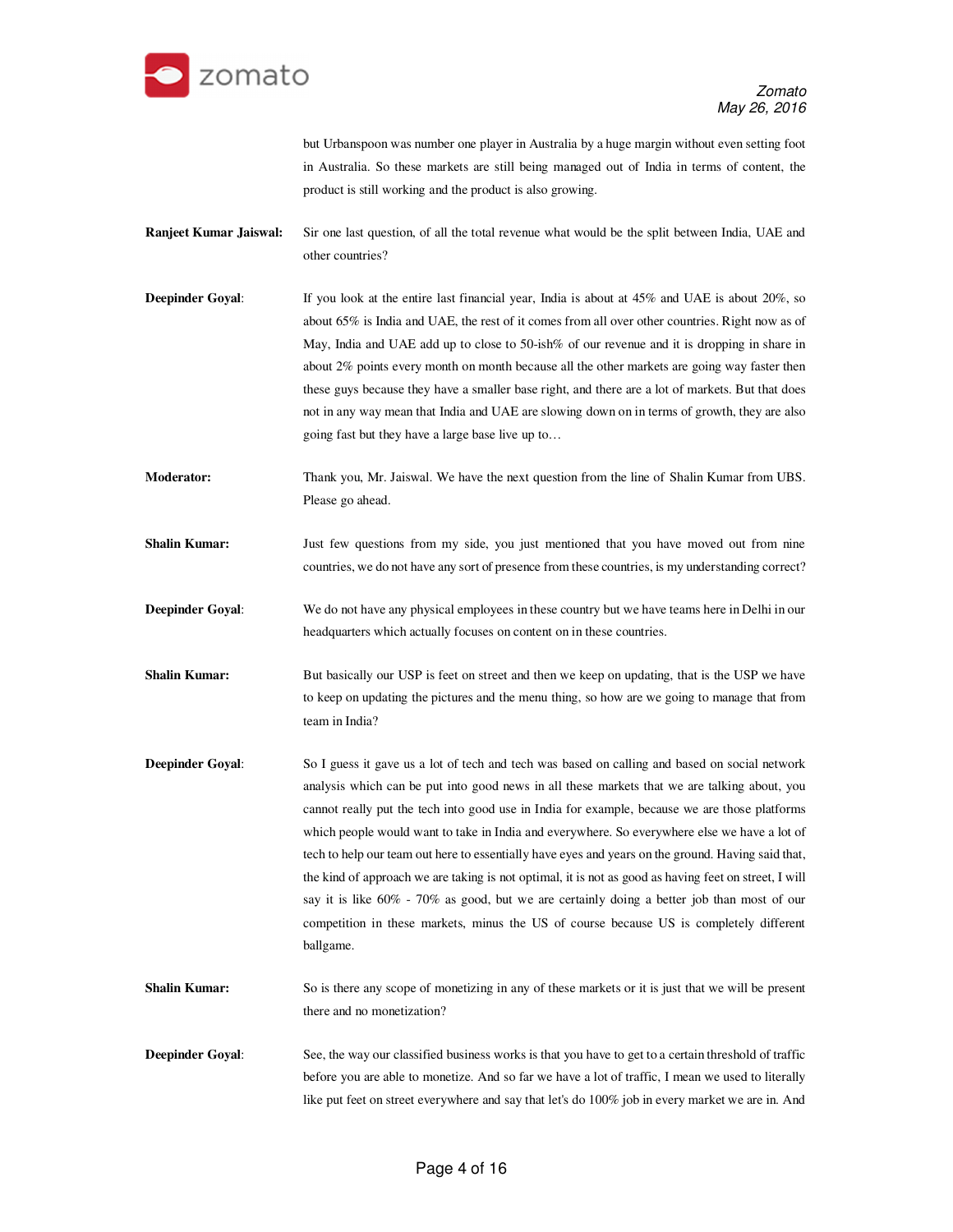

right now we are saying that let's make sure that the money and the management **0:12:21.1** and their bandwidth goes down to the markets where we are the leaders already. So it is just that and the way the traffic is going, let's say in 12 months or 18 months or 24 months, I mean we do not know how long this model will take for us to flip over the threshold of monetization whenever it happens, I mean putting the team back into place in the classics is not on the table because that would be very low investments more to get into these markets.

**Shalin Kumar:** But we will be investing in form of getting the digital traffic either through Google Clicks or ads?

- **Deepinder Goyal**: We typically don't spend on marketing, all our category sales is organic, our main marketing budget across the world was \$25,000, so it is that much and so we will just let the traffic grow and it is growing well, so let us see where this growth is, it is quite early days to see.
- **Shalin Kumar:** One more question form my side, it is a little strategic and a little broad, so what is the kind of a market share do we have in few of the key countries, if you can talk about a bit and the penetration level where you believe that the industry is and the headroom for growth, let's say India, UAE, Indonesia, maybe a bit of UK.
- **Deepinder Goyal:** So India, UAE, so all these countries we actually... it is very hard to track market share like ComScore and everything all of these things are very 1990s. So now-a-days it is very hard to track market share. However, when we anecdotally check with the restaurant owners, like how much business we are driving to them vis-à-vis like a lot of other players in the market, we are easily above 75%. And there are some large chains, I mean some very well known brands for whom we drive sometimes 60% of their delivery business. So the market shares not just in terms of online restaurant discovery but just in terms of restaurant traffic as well and the footfall in restaurant is also very-very high. Now it is hard for me to put a good number to it but were not facing any market share problem, you can confidently say that in all the 14 countries we are in we are the largest, if not the only player in the market in our space.

**Shalin Kumar:** That is primarily in the discovery space we are talking about, right?

**Deepinder Goyal**: Yes.

**Shalin Kumar:** Just want to get a sense of our size vis-à-vis the biggest competitor, if you can talk about Yelp vis-à-vis Zomato in US and Just Eat vis-à-vis Zomato in UK? So sizes or the digital traffic or anything, any number you have, just to get the understanding of the size where we stand here.

**Deepinder Goyal:** Yelp's restaurant listing traffic in the US could, I mean it is definitely more than double of us and so Yelp is a clear market leader in the US. Just Eat operates in the transaction space which is not a direct competition for our listings business in UK, having said that both UK and US are not the focused markets for us, so these are markets that we are remotely investing in terms of traffic and content and some day we will get, let's see where these markets go, I think the main conversation points for today should be the 14 markets that we are the leaders.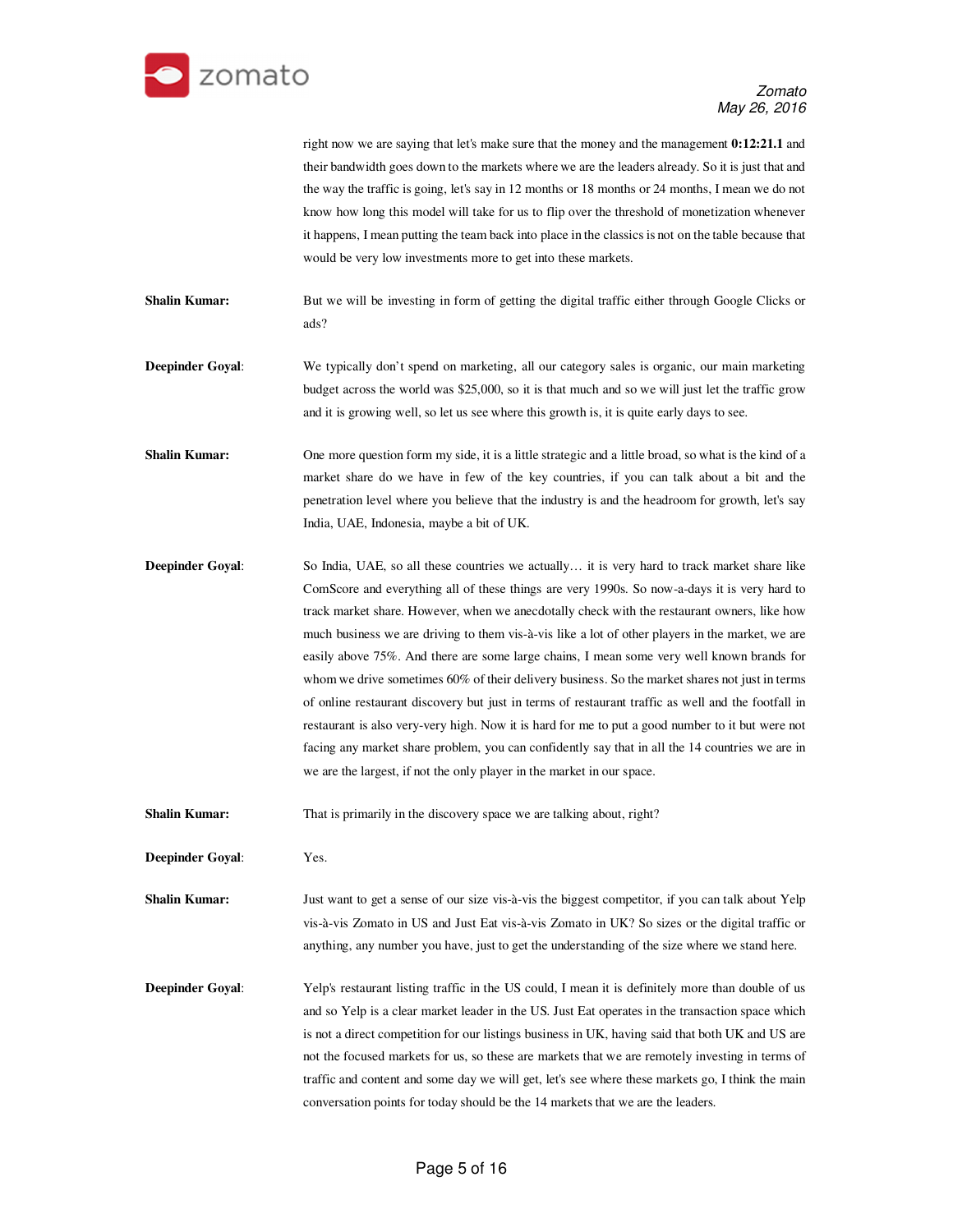

**Moderator:** Thank you. We have the next question from the line of Sandeep Muthangi from IIFL. Please go ahead.

**Sandeep Muthangi:** I had a quick question on the delivery strategy in India, do you want to primarily go with the restaurants leveraging their either feet on street of them tying up with the delivery networks or do you want to invest a bit more time and money into building your own delivery.

**Deepinder Goyal:** For the orders that we do right now, about 80% are delivered by restaurants and 20% are delivered by us through our logistic partners. So now let's talk about both these businesses, the reason why any new delivery aggregator would want to do delivery on their own is that they do not get restaurants to play ball with them, and I had a food delivery business back in 2005 when I just graduated out of college. The biggest problem that we used to face was that restaurants used to de-prioritize your orders because first of all you are paying take rate and commission on those orders, the second thing is that it is not your customer exactly, right, so it is an aggregator's customer, we always used to have a very low quality of service compared to if you are calling and ordering food. Now back in 2009-10 if Zomato would have gotten into food delivery we would have faced the same problem and we would have had to have our own last mile logistic network to be able to solve this issue. Now right now we are in 2016 and we drive a large chunk of the restaurant business and our reviews platform is a very-very powerful platform which gives us a lot of leverage over the mindset of a small business owner. So let us say now a restaurant is getting three orders over the phone and one order through Zomato, what practically happens in most of the cases that our order is on higher priority than the phone order because the restaurant knows that this is a Zomato customer and if the service is bad he is going to get a bad review on Zomato and is going to hurt them in the longer term. So these 80% orders that are delivered by restaurants themselves, our average delivery time for these orders is 38 minutes and I think it is in within plus minus one or two minutes range of all the aggregators who do delivery on their own. So we do not actually face much trouble when it comes to this and restaurants can actually make the unit economics of delivery work very well as well. That leaves me to the second part of the delivery business that we have, the 20% where our delivery logistic partners actually deliver. So now as I mentioned at the start of the call as well, we make Rs.20-odd as a contribution margin, net, after everything on our online ordering business in India. We literally make Rs.(-)2 on this on this 20%. So we actually lose money inspite of the fact that we have outsourced delivery to someone else and the delivery boys of the companies only cater to food during lunch and dinner and they do ecommerce deliveries during the rest of the day. Now even those guys, our logistics partners are not able to make their unit economics work very-very well. Of course we are going to be at scale advantage when it will come to like delivery, logistics, utilization and so on and so on. But will it get to the kind of margin that we see on the other side, like the Rs.20 margin? I do not see any path to get in there if we do delivery on our own or even if we outsource delivery to someone else. So restaurants know their local areas very-very well and they are best equipped to do delivery on their own.

**Sandeep Muthangi:** So you said you are only delivering in India and UAE while you are pretty dominant in these other geographies, and if you have such a low cost expansion strategy especially in delivery, what is preventing and what is the kind of filler where while from rolling out this delivery out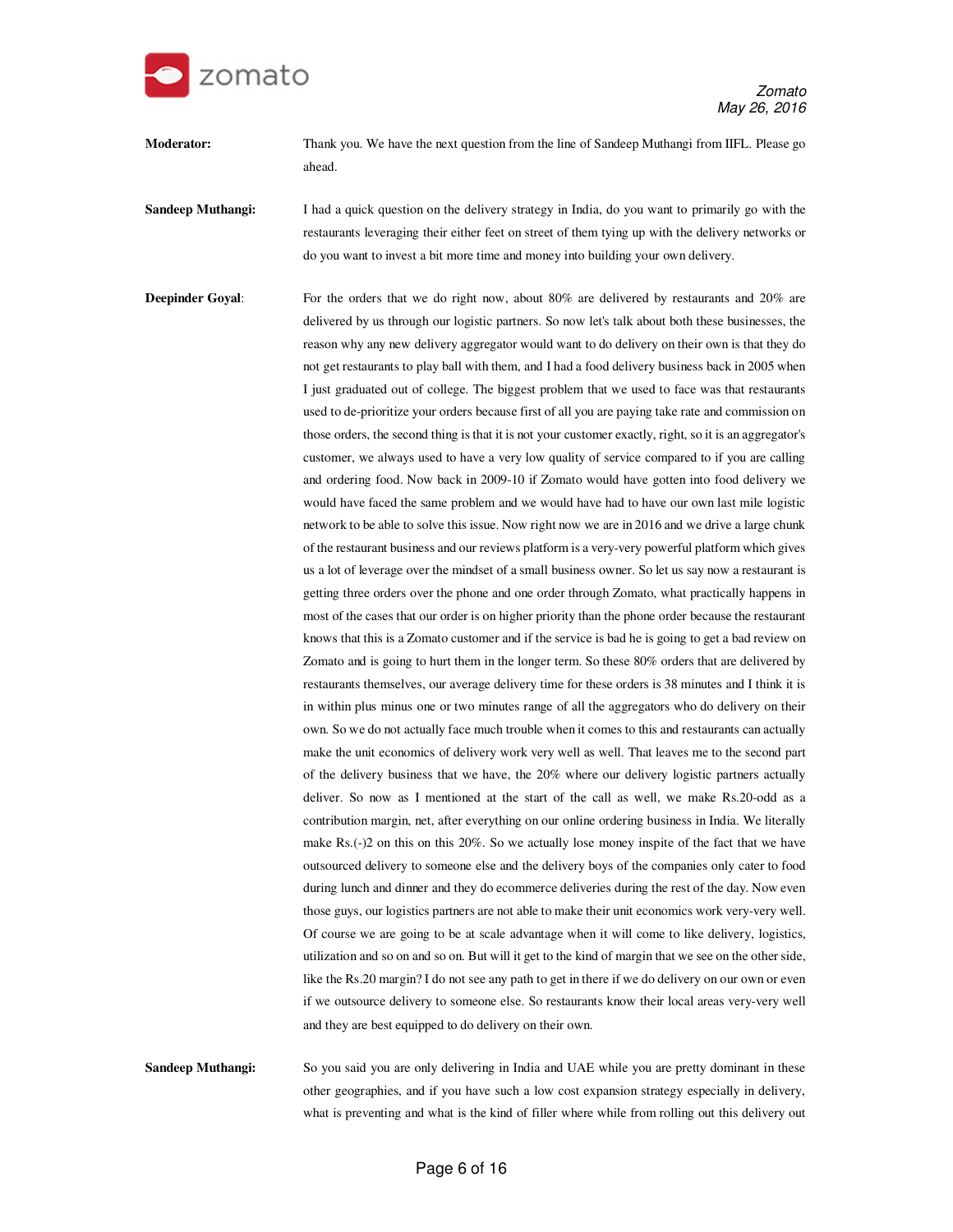

quicker in Australia or New Zealand or some of these other geographies where you are pretty dominant?

**Deepinder Goyal:** So first of all dominance has different levels, I mean within that you can define a level one, two, three and while we are the market leaders and the largest player in Australia as well as New Zealand I think there is still like six, maybe 12 months to go to get to that level of traffic when we can do these things very-very efficiently. India and UAE, we have abundant CAPEX that we will be able to like literally funnel the classified business users to our online transactions in few days. The other key problem is that India and UAE, and Philippines as well, I mean we just started in Philippines in delivery, so it is not like we have not expanding but these markets have to be delivery markets by themselves we are saying. Australia, nobody orders food, I mean the largest player in Australia has been there for almost like seven, eight years now and their volumes are pretty much the same as our India volumes right now. So the markets are not delivery used cases. Now we are also the market leaders in Turkey for example in the classified space, but we have a very strong large competitor in Turkey in the delivery space and it would be foolish for us to fight that competitor. And the kind of approach that we are taking in markets like Turkey is that we want to partner with these guys who hold very-very large and build in ecosystem of food in that country rather than saying that everything is my turf and I am going to do everything on my own.

- **Sandeep Muthangi:** Just one final question, beyond the delivery and the classifieds, at one point of time you also had products like Base and other stuff, are you still pursuing the SaaS opportunity in this space?
- **Deepinder Goyal:** So there are several other businesses, one is the table reservation business which is a much immediate and near-term opportunity for us and we have been experimenting with the right model in various markets over the last four to five months. We have a good hang of it now, so we are going to expand in little more rapidly in that area starting with some of our key markets like India and UAE first and then we will take the business everywhere else. Today's point of sales system is more or less R&D for us, I mean we acquired MaplePOS last year, we have a 10% team which is actually working with some very-very important clients, very-very important restaurants in Delhi and we are learning from the way they use, I mean we do not want to run an enterprise software business like an enterprise software business, we want to see whether we can actually achieve consumer software kind of scale on the enterprise software side of our business. Because if we literally go down the path of running a SaaS business, a very hi-tech SaaS business for small businesses, I mean I do not think that is something that we know how to do.
- **Moderator:** Thank you. We have the next question from the line of Rajiv Sharma from HSBC. Please go ahead.
- **Rajiv Sharma:** Just couple of questions from my side, I just missed out on that Rs.(-2), if you could repeat that please, you mentioned Rs.20 contribution margin, but there was some Rs.(-2), I just did not get that, what was that Rs.(-2)?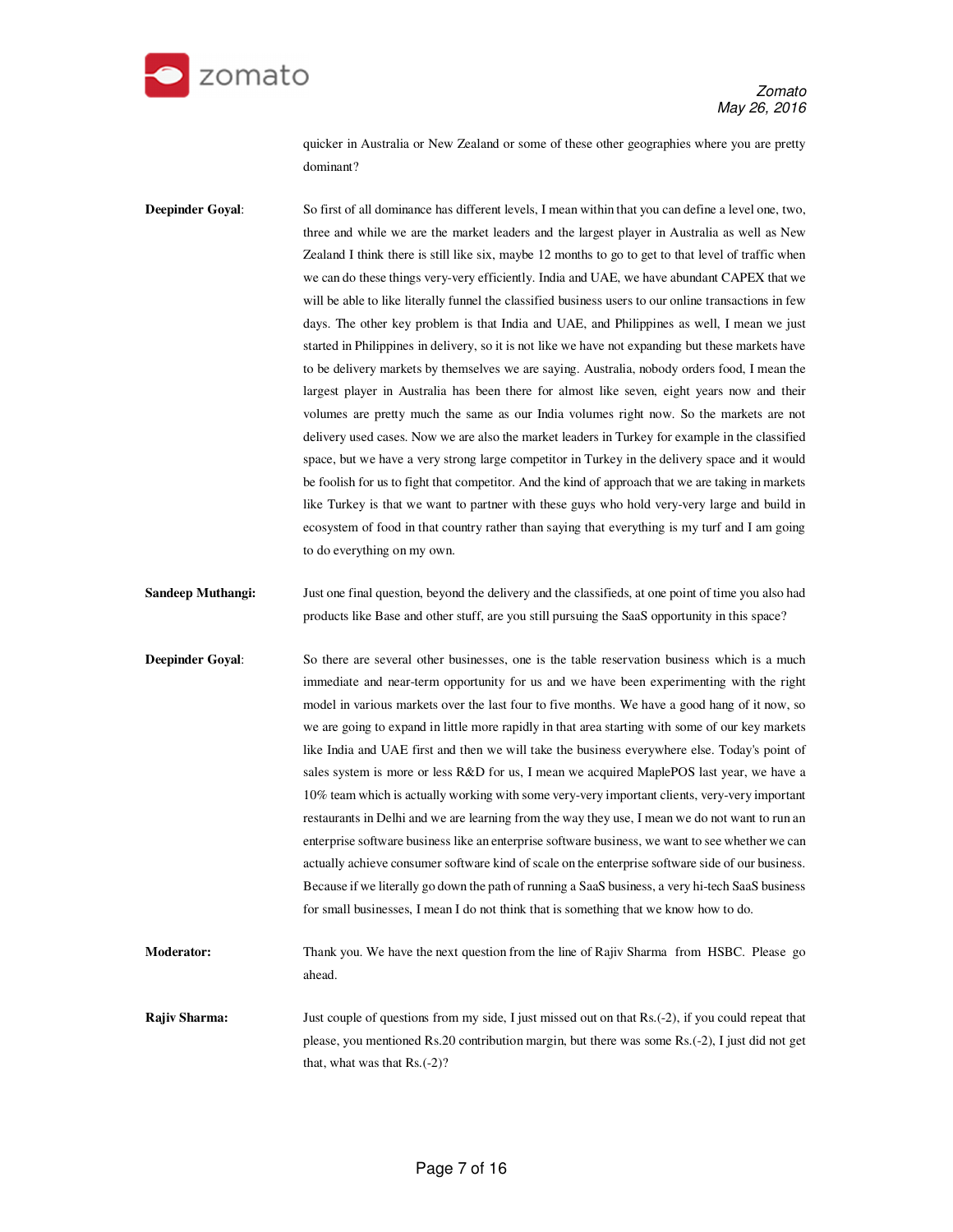

- **Deepinder Goyal:** So the 20% order which are fulfilled through our logistic partner, we actually lose Rs.2 per order on them, we are working very closely with our partners to build tech and build in the efficiency to get into the green, but it is not easy at all. Making last mile logistics work in the food space is very-very hard.
- **Rajiv Sharma:** The other question was, you mentioned that in India your penetration is 6% in terms of paid clients, incrementally now that yesterday Sanjiv mentioned that the revenue should double this year, Rs.300 crores - Rs.350 crores, so will this be from price hikes with the segment and most of this seems to be the night life, the pubs and other kind of restaurants? And how is the penetration coming from the normal QSRs?
- **Deepinder Goyal:** So penetration is good, depends where you put your sales focus on? For example, Delhi has about 10% penetration when it comes to restaurants and I mean all kind of averages lie actually, so you have to split every city into different neighborhood and see that how long as the sales team been here and what is the penetration they have gotten there. Let me give you the best example we have got, places like Hauz Khas in Delhi, we have been selling there for quite a while and more than 50% of the listings in these areas are actually advertising user base and that actually includes the long tail of like dining out of QSRs or pretty much everything. And 65% of the restraints in Pritampura in Delhi advertise with us and Pritampura is not a night life kind of a neighborhood. So I think we have just scraped the tip of the iceberg when it comes to ad monetization and there is a lot more room to grow even in India and UAE where we have been doing this for quite a while now. And we have been smarter and smarter on ad monetization and what we also notice that chains like people like Dominos, Burger King, Dunkin, all these guys, they spend 40% of the restaurant advertising, they actually comprise of 40% of restaurant advertising spend in the country and they are pretty much 2% of our revenues. So there are huge segments of advertising spend that we need to go after and we have very recently aligned a team and our advertising products as well to be able to go after these market segments very-very aggressively.
- **Rajiv Sharma:** So on your product it is more of banner ads, so would not there is a physical constraint and it will be price hike at some point of time which will have to kick in to drive this growth?
- **Deepinder Goyal**: Not really, I think it is just about our sales people focusing on the right target audience, so we need to get out of the safety mode and we need to focus more neighborhood but we need to restrict the sales team to go to the right segment. I think it is more about focus and the way we execute other than price hike.
- **Rajiv Sharma:** And just couple of last questions, in terms of your cost base today, 58% is India and UAE in terms of revenues, what will these markets be in terms of the cost base and the cash burn?
- **Deepinder Goyal:** I do not have these numbers handy right now.
- **Rajiv Sharma:** And just lastly, this Urbanspoon write-off of Rs.104 crores, is it do with US or it is to do with the entire Australia, Canada, US?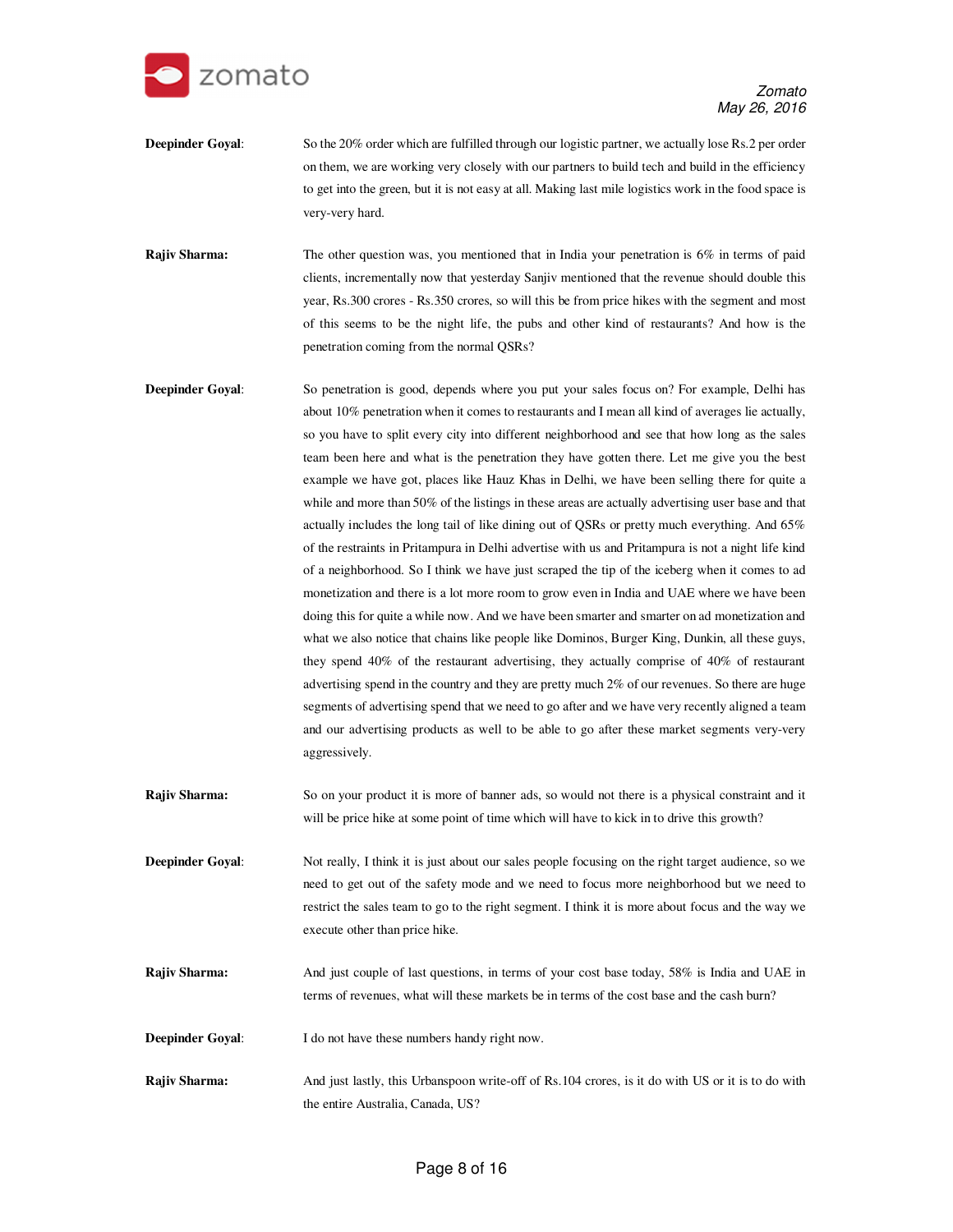

**Deepinder Goyal:** So there is no geographical aspect to it, when we acquired the asset we actually allocated the amount of money we had invested in different buckets and then we took a look back at those numbers, some of them were not actually relevant any more. For example, the Urbanspoon brand, there are various things like goodwill this and that, it has got nothing to do with the geography, it has got pretty much to do with us accounting heading.

**Rajiv Sharma:** And you expect to be EBITDA breakeven anytime soon in the next six months or so?

- **Deepinder Goyal:** We hope to, our revenue is growing well, our run rate is fairly down and our advertising business is growing at about 11% month-on-month, our food delivery business is growing at 30% monthon-month, so let us see where this takes us and we do not need to raise another round, we have 18 months of runway in front of us at current rate. And we might breakeven in six, maybe nine, maybe less and let's see how we actually execute this going forward.
- **Moderator:** Thank you. We have the next question from the line of Abhiroop Varma from Karvy Stock Broking. Please go ahead.
- **Abhiroop Varma:** I have two questions here, like 200 million fund in FY16, what is the status of that fund rise and why it has been delayed?
- **Deepinder Goyal**: Sorry?

**Abhiroop Varma:** Actually we heard that 200 million you are raising fund in April FY16.

**Deepinder Goyal:** I have no idea what you are saying, to be very honest.

- **Abhiroop Varma:** In one of your February press releases when you talked about Zomato breaking even in six markets there was a mention about \$200 million new fund raise plan in April 2016, any update regarding that?
- **Deepinder Goyal:** That was we actually said that in maybe September last year, but the business corrected really well and we didn't need to raise, so we dropped that plan.

Abhiroop Varma: And what is the cash levels at present, cash balance?

- **Deepinder Goyal:** Cash balance at the end of March was about \$35 million in the bank.
- Abhiroop Varma: And what is the cash burn rate, like on a monthly or quarterly basis?
- **Deepinder Goyal**: So it is anyway between 1.6 to 1.7, I mean we will be slightly between 1.6 million to 1.7 million.
- **Abhiroop Varma:** And one more thing, we have seen that outdoor advertising which is like a banners and all, Zomato advertising, so what is the strategy behind that because we see outdoor marketing is actually expensive than digital, why not everything on digital advertising?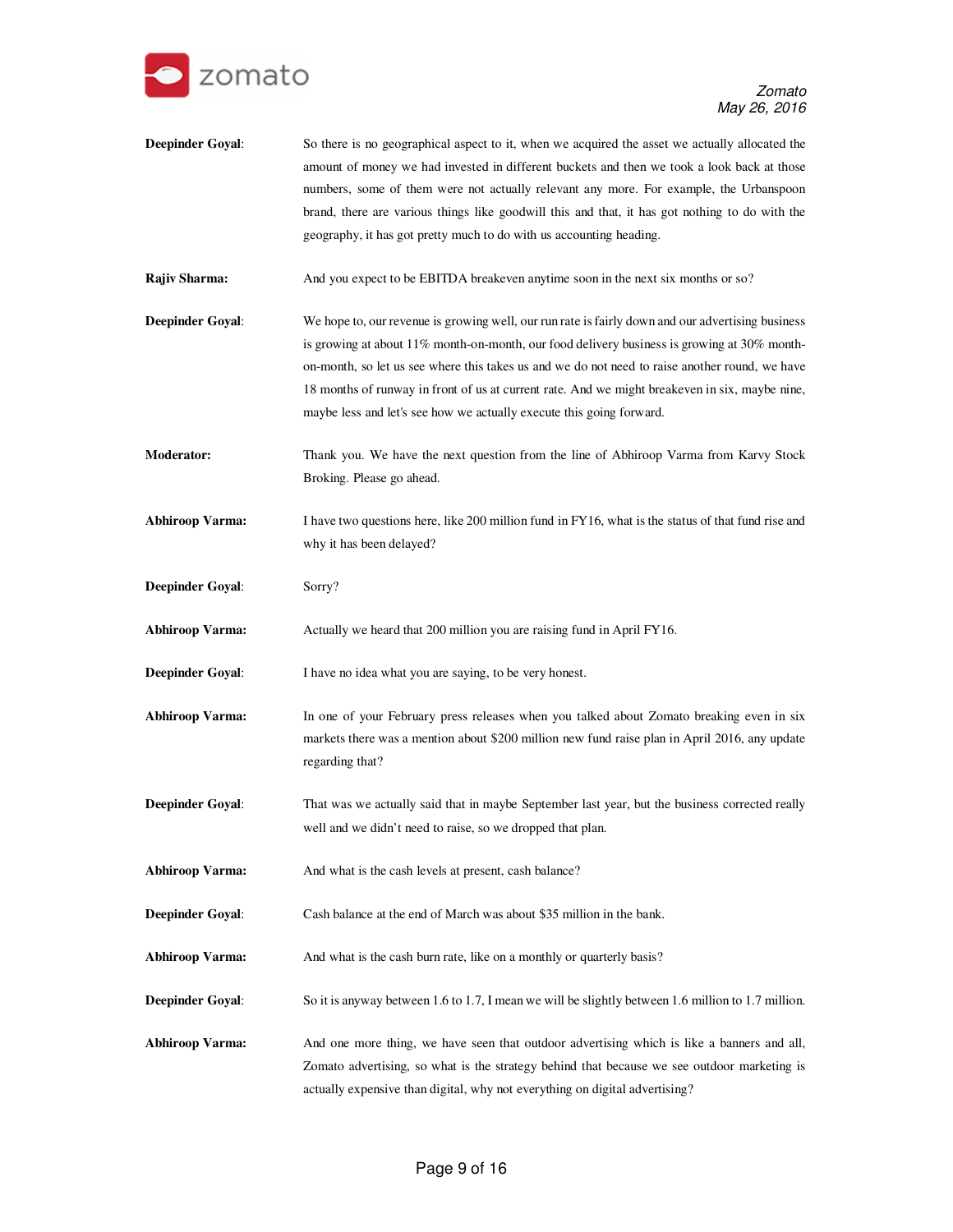

- **Deepinder Goyal:** So digital advertising does not give us the scale benefit, so we actually did outdoor advertising for our online ordering business and the problem we are trying to solve was that we have about 8.5 million monthly unique from India and they were not actually aware that they could order food from Zomato as well. And we just wanted it to be a very-very out there-ish awareness campaign for like pretty much everyone who is relevant for us as a user. So it was a onetime thing, it ran for about 20 days and that was it.
- **Abhiroop Varma:** And one more question here, why the average order ticket size that price has been dropped because on February news we have seen that ticket order size is Rs.575 and now you have mentioned it is Rs.480 average ticket size, why it has dropped?
- **Deepinder Goyal:** So it actually dropped because we have restaurants who are discounting on a real time basis on our platform, so we as an aggregator do not offer any discounts to our users, the percentage order volume which is discounted by us like close to 2% or maybe even less than that right now. But 27% of the orders that are placed through Zomato have some kind of discount applied to them and most of these discounts are directly put up on Zomato by the restaurants themselves, that's where the average ticket price drops.
- **Abhiroop Varma:** What is your percentage of the cash burn you are spending on cash backs and all, so if you would be able to quantify that.
- **Deepinder Goyal:** Clearly because of discounting, real time discounting by the restaurant which actually is a huge leverage for us in this market place which brings the AoV (average order value) down.
- **Abhiroop Varma:** So I had one last question on this order like per day orders, it is like I heard in September when you mentioned that 40,000 order per day will take us to the breakeven base, so now you are saying orders has come down 25,000 to 26,000 orders per day.
- **Deepinder Goyal:** They have not come down, we said 40,000 orders will take us to breakeven and that was a futuristic estimate of what we need to get to be breakeven and right now we have gotten to 25,000 orders per day. And now the way the numbers are looking right now, we have actually improved our unit economic backward a bit, right now if we get to the 35,000 orders a day the entire order business will breakeven fixed plus variable.
- **Moderator:** Thank you, Mr. Varma. We have the next question from the line of Ankur Rudra from CLSA. Please go ahead.
- Ankur Rudra: First question is on the delivery business, you clearly been probably through a learning cycle and how delivery works from our cost perspective and trying to automate some of the orders, taking at the restaurant and at the beginning of the year and that changes. Just wanted to know how are you doing it now, is there any learnings from that in terms of how restaurant partners take the orders from Zomato and what are the operational efficiencies you can still achieve going forward?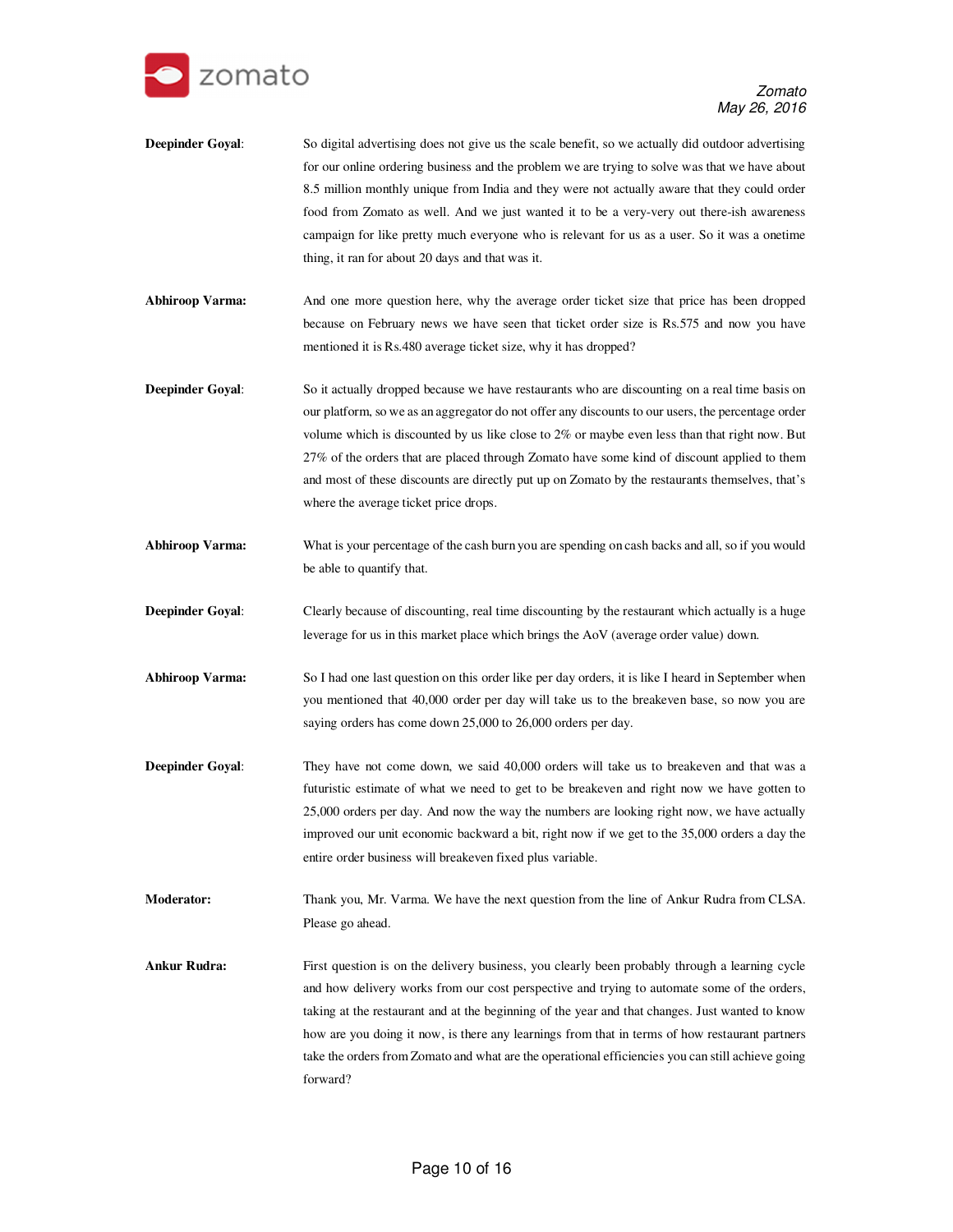

- **Deepinder Goyal:** So we actually have to dissect this again, the averages do not tell us much, 80% of our orders are like completely automated right now, so the user places an order, the phone that we have placed at the restaurant rings and the restaurants accepts the order and then he delivers on his own. So that is the total volume of 80%. 20% of the orders are still supported through the call center because of two reasons, one, first of all the device at the restaurant might not be working and sometimes the battery is out of charge or the device is not reachable because the telecom networks are not reliable in those neighborhoods. The other reason why we would have to do a manual transmission is because order volumes at those restaurants are low, that is a very-very long tail and it is not cost effective for us to put a device and incur that data cost on that device. I mean that is the ratio of how the automation works, typically whenever a user places an order the order gets accepted by the restaurant within like 30 seconds, so it is not a big wait for the users, completely automated and we do not have any manual intervention at all until the order is delivered for about 80% of the orders.
- **Ankur Rudra:** So once the order is accepted is there any follow-through required, any percentages you can share there where user has to follow through or you have to follow through an non-automated system?
- **Deepinder Goyal:** I do not have the number for the 80% but of the 100% we have customer support issues with about 4% to 5% of the orders, sometime it is like order is late or can you please change this or can you please cancel this order and that number is going down overtime because our menu database system, all those things and we have also given restaurants the technology, I mean we have given them an app where they can tell us that this item is out of stock. So all these things combined is drastically bringing these support call volumes down.
- **Ankur Rudra:** Just in terms of you did share some market shares earlier, but specific to India if you can share the market share for the delivery of the order business compared to peers, that would be helpful. And I think you did say that you think ComScore related data is not very helpful in many of your markets but I guess in those markets where you have taken a more remote approach, like US, UK and Australia, is it relevant there, if it is then if you can share what your shares are on ComScore and have you got alternate such sources?

**Deepinder Goyal:** We do not even look at ComScore or anything because the most important part of our traffic is app traffic and nobody has been able to track that well. So apart from downloads which you can technically track but a lot of our competition is spending millions of dollars on getting paid app downloads and we do not spend anything on paid app downloads and in spite of that we got 400,000 downloads last month. So you cannot actually do an apples-to-apples comparison.

- **Ankur Rudra:** Your order market share, if you can share that, not the traffic but in terms of the order you are getting, if you have any estimates there?
- **Deepinder Goyal**: Our estimate is that in terms of there are a couple of players who are bigger than us when it comes to order and volume but their average order values are very-very low compared to ours. Our estimate is that our competitors average order values are about Rs.275 and we are about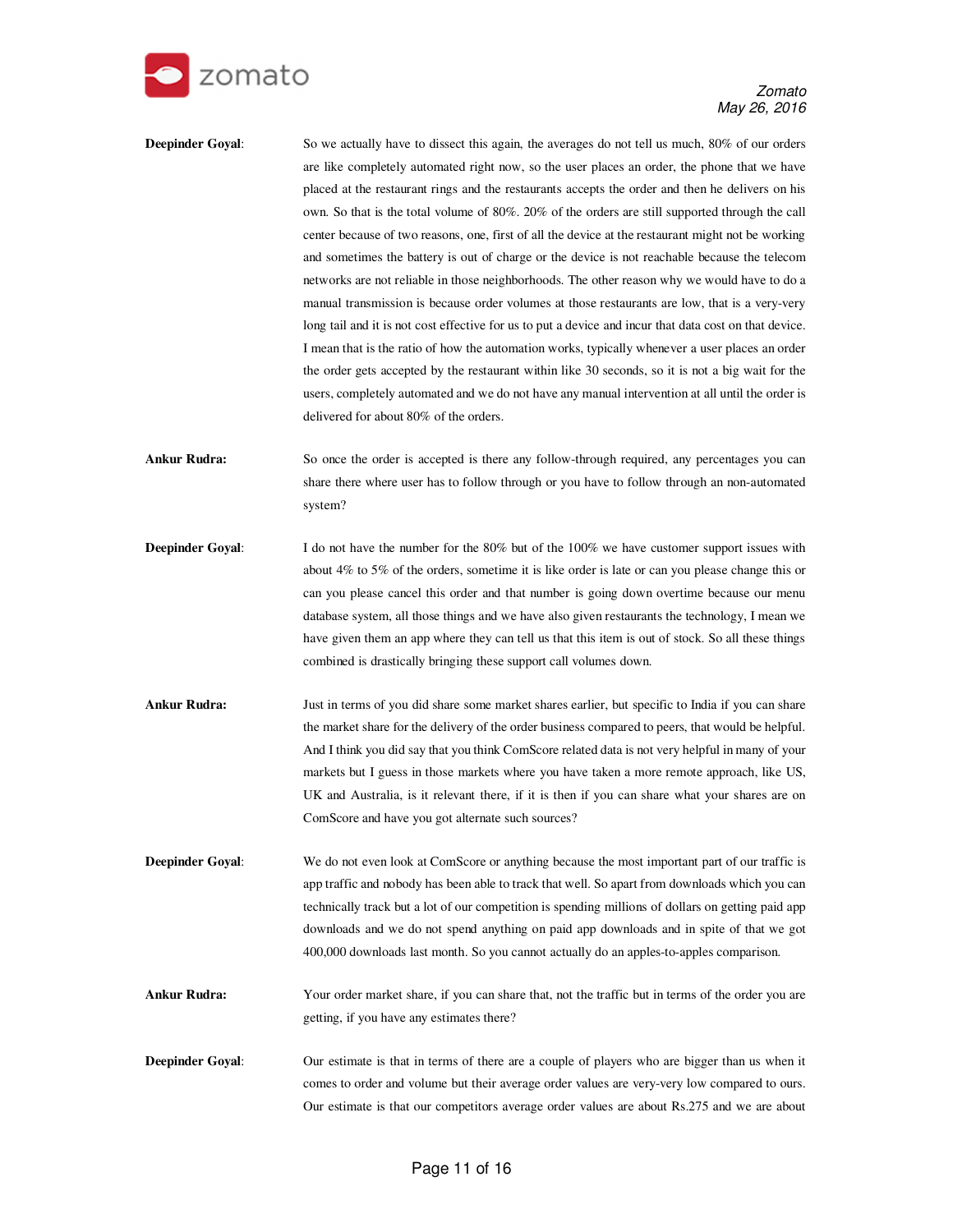

Rs.480, I think that is the estimate we have got. And while their order volumes might still be like 25% to 30% more than ours, but by GNV we are the largest and by order volumes we are not. But you also have to understand that the classified business that we are in is a winner takes all market and online foods delivery business is not a winner takes all market, that changes a lot of things.

**Ankur Rudra:** So in terms of shares is it basically just three of you, especially in your home markets?

**Deepinder Goyal:** Depends on the city where you talk about, I mean ever city has a slightly different dynamic, when consider India as a whole, yes there are three players.

**Ankur Rudra:** I mean because we have seen some of these players either shut shop or consolidated and we see themselves going away, so I was just wondering if that has improved for you from a market share perspective let's say from 12 months ago, obviously from 12 months ago but let's say from six months ago.

**Deepinder Goyal:** Those guys never even had market share to begin with, however I would say that even the other guys, the way the unit economics are working, I do not think they would have more than six to nine months left.

**Ankur Rudra:** In terms of your overall cost structure, you mentioned your burn is down to 1.6 million, just wanted to understand how much is this per month, how much of this has come from just moving to a remote management for those nine countries versus the steps you might have taken also in the core 14 markets?

**Deepinder Goyal:** So the core 14 markets, it has been pretty much the same, we have not done anything, apart from it we used to spend a little bit of money on marketing rarely and then we said that let us stop covering up for not being able to focus on product and we just shifted all our energy on building a better product and our retention is better and our customer acquisition has gone up on its own. So I think in those 14 markets it is just that we took out the marketing spend and nothing changed eventually everywhere else we moved to remote management and that brought the cost down.

**Ankur Rudra:** So from a structural perspective do you see cost of resources or cost of marketing from a traffic purchase perspective becoming cheaper as the overall ecommerce ecosystem comes and goes through terrible times right now?

**Deepinder Goyal:** I have heard that it has become cheaper, but we have actually moved to a paradigm that just focus on product quality and marketing will take care of itself. So I do not have a real time sense on what are the bidding prices per capita and so on.

**Moderator:** Thank you. We have the next question from the line of Ashwin Mehta from Nomura. Please go ahead.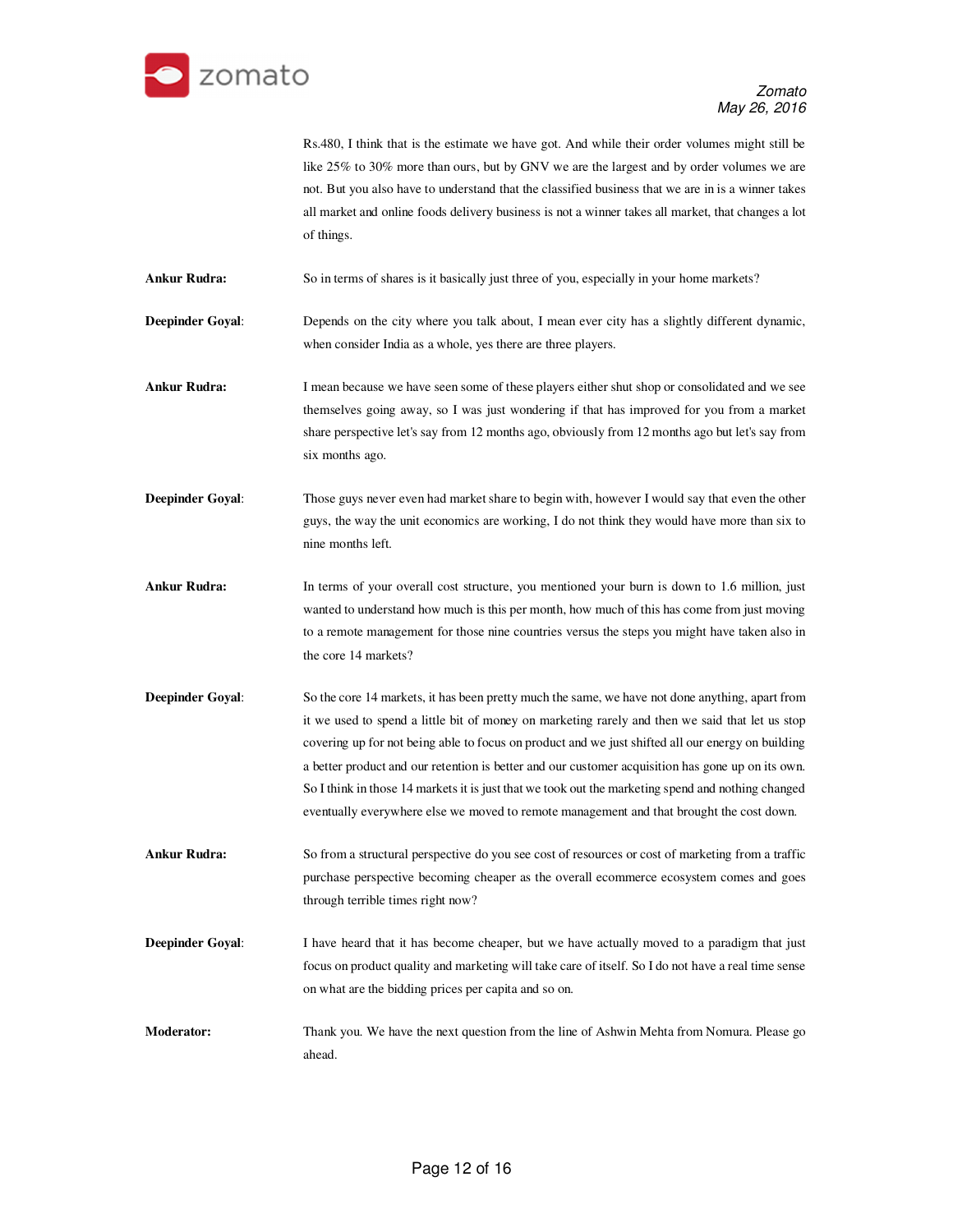

Ashwin Mehta: Just wanted to get a sense from you in terms of from a potential perspective which are the most promising markets according to you after India, UAE where you are seeing the maximum growth?

**Deepinder Goyal:** The 14 countries we are in, like every city and we should not talk about countries as much as we should talk about cities, every city and country has a very potential. Now let me explain why I say that, in India we have a lot of people but they do not eat out that frequently and let's actually compare Delhi and Lisbon for this particular question. Lisbon has a lot less number of people but the frequency at which they eat out is very-very high, and the other thing is the ticket size in Lisbon are also very-very high. And when I look at the current market sizes if we say the Delhi market size as one unit, Lisbon would be two units in terms of market size, so Lisbon is twice the size of Delhi in terms of market potential for us. And the way we measure the market size is the number of restaurants into average ticket sizes for that city and there is humongous growth potential in pretty much all the 14 countries that we are in and if Delhi is one in terms of market size, India as a whole, I mean when I talk India I mean the top 10 cities, there is pretty much no depth outside of the 10 cities, India is 3.5 units in market size and the total number of cities that we are the leader cities in these top 14 countries add up to 24 units of market size. So the canvas for us is six times as large as India right now.

- **Ashwin Mehta:** And given that the ticket sizes in some of these markets are large, are you looking at expanding on the food delivery space in some of these markets or that would be post breakeven once you start to generate more cash?
- **Deepinder Goyal:** So right now we are focusing on India, UAE and Philippines, I mean India, UAE more than the Philippines and Philippines is a very new business when it comes to delivery. And we will see how our evolution in all these market goes and we might actually partner with other player, we might actually not do this on our own, we have not decided yet.
- **Ashwin Mehta:** And just one last question, in terms of commissions that you charge, how does it differ across say fine dines versus the normal restaurants and QSRs and how is the mix being shifting for you lately?
- **Deepinder Goyal:** So the commissions model is only on delivery side and our averages are about 8.2% right now, our average commission on the delivery side and the margin change with QSR, they are certainly on the lower end, I mean they are at the other side of the average where they would give us a 5% or maybe 6%. The bigger higher priced restaurants, I mean with higher ticket prices, they have bigger margins and they are able to give us more in terms of percentage as well. So there is of course a spectrum when it comes to this.

Ashwin Mehta: And obviously the ones which are the normal restaurants would possibly be the fastest growing ones for you or it is the other way around?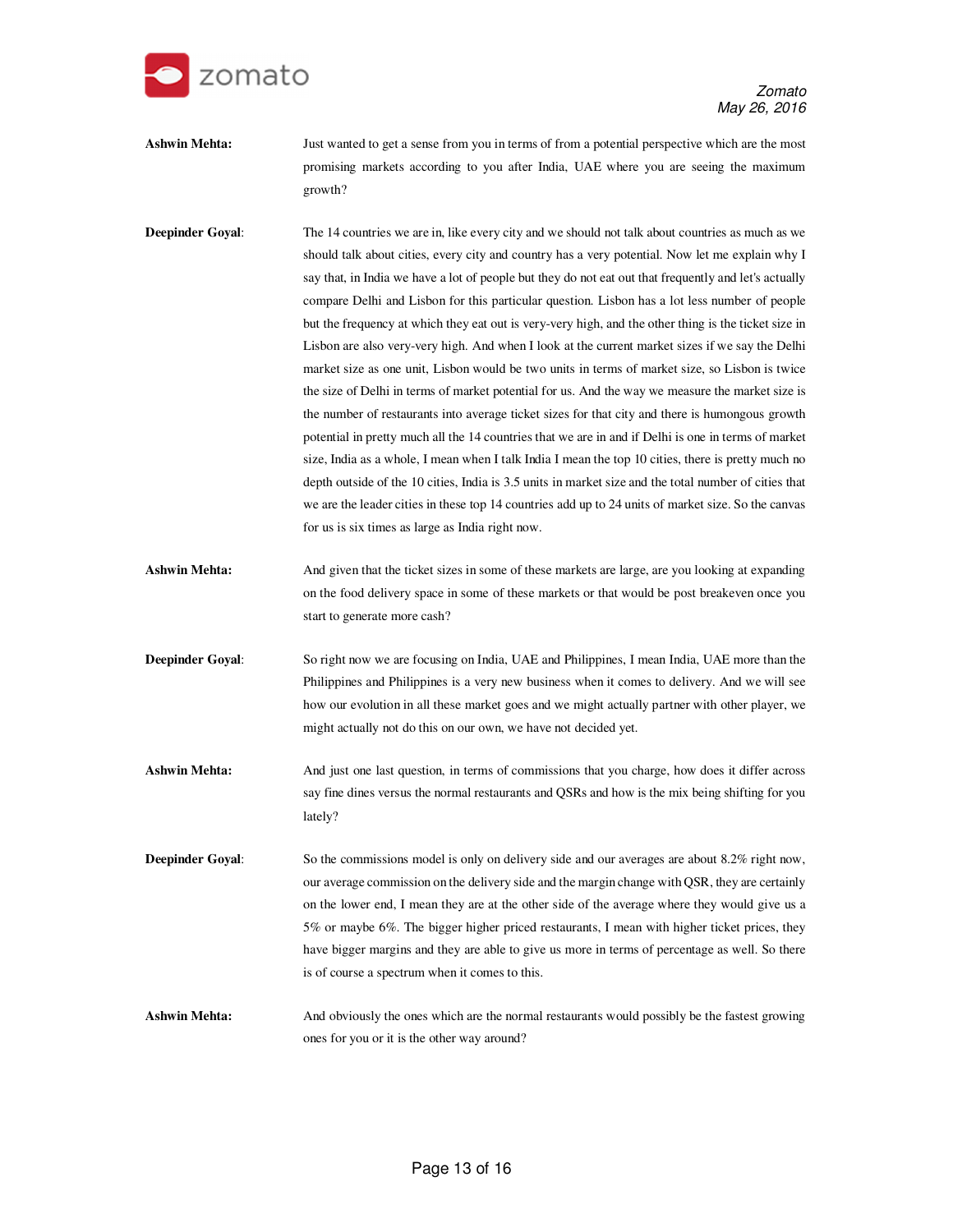

**Deepinder Goyal:** I think Indian user is actually gravitating more towards choice and they do not want to order from the same places over and over again and that has also led to the growth of our classified business in the first place and I think that also carries into delivery business as well.

**Moderator:** Thank you, Mr. Mehta. We have the next question from the line of Rishabh Chutgar from Enam Holdings. Please go ahead.

**Rishabh Chutgar**: Sir, just a couple of questions from my side, one, not that you have shared this earlier but can you share the take away that you have in the restaurant delivery order, I got the contribution margin but if you can share the take rate?

**Deepinder Goyal:** Take rate is 8.2% average right now.

**Rishabh Chutgar:** And just if you can share with us out of all the geographies that you are present, and I believe Delhi was the first geography that you were present, so how has the profitability over there sort of moved and is that a good way for us to build in the profitability in some of your other geographies?

- **Deepinder Goyal:** So the advertising business in itself is very-very profitable, I do not have the city level numbers right now in front of me but I can give you a broad sense of how margins on the ad sales side. So let's say a fully loaded cost for our ad sales is x then they get a fixed salary, variable incentives, travel reimbursement and phone reimbursement, everything right. Let's say if the salesperson costs us is x typically 5x back in Indian market and the same number also applies to UAE as well, even if the cost of the sales person is that much higher because then our average revenue per advertiser in UAE is also that much higher. So the gross margins are 75% to 80% on fully loaded cost of sales is what we aim to get to when we are highly-highly penetrated in a market. However, if there are other markets where we are dominant but we do not have that much traffic we would still make like a 50% or 60% gross margin and getting 70% to 80% should be another year or couple of years.
- **Rishabh Chutgar**: So you basically in most of your businesses both delivery as well on the advertising side cover the variable cost, it is now only the fixed overheads that need to be covered going forward?
- **Deepinder Goyal**: More or less yes.

**Moderator:** Thank you, sir. We have the next question from the line of Ashish Chopra from Motilal Oswal Securities Limited. Please go ahead.

**Ashish Chopra:** Deepinder, just wanted to get a sense from you on how would the monetization play out across the mobile platform vis-à-vis the desktop platform as of now?

**Deepinder Goyal**: So monetization is not different for us, we actually have the same, I mean we sell the same SKUs to an advertiser that is based on the key words and the locations the user is searching and that could be on your mobile or on desktop. If the shift is happening very-very fast for us and we do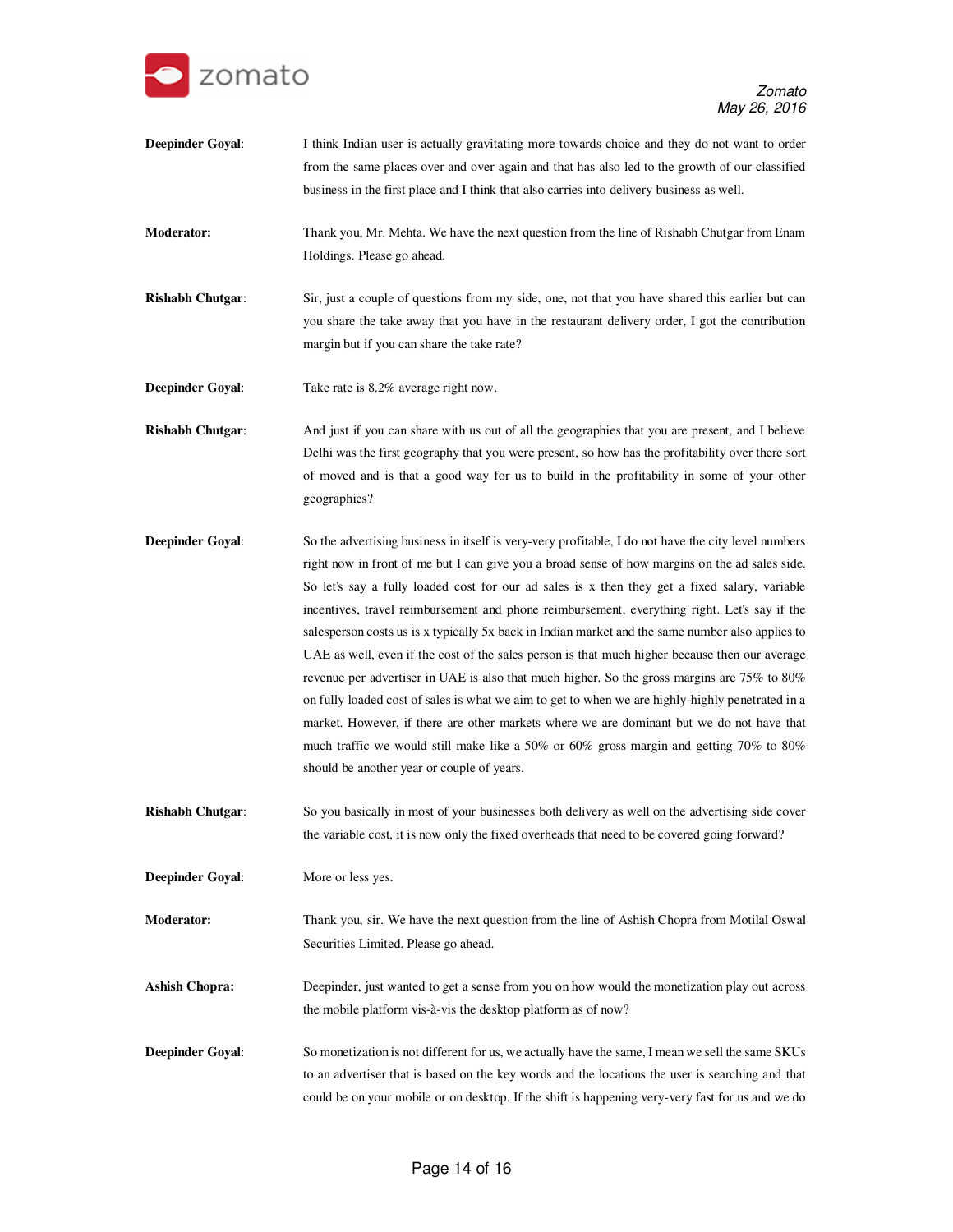

not know like two years from now there might be completely like different third platform as well, so we just sell first irrespective of the platform the user is searching on.

- **Ashish Chopra:** Because if I am not wrong then the monetization on mobile probably started sometime in the middle of the last fiscal right, FY15 if I read correctly?
- **Deepinder Goyal**: Yes, that actually helped us in the average revenue per advertiser because when we started showing the same ads on mobile we were getting more ROI for them so overtime our average revenue per advertiser improved.
- **Ashish Chopra:** So it is not really a separate sale from your end on the mobile platform vis-à-vis a desktop platform to the restaurant owner?
- **Deepinder Goyal:** No, no.

**Moderator:** Thank you, Mr. Chopra. We have the next question from the line of Pranita from Goldman Sachs. Please go ahead.

- **Pranita K:** I had a couple of questions, one is on the revenue share breakup, can you give us a sense of what is the breakup across your multiple product offerings?
- **Deepinder Goyal:** You can comfortably say that most of our revenue comes from advertising and delivery right now and table reservation everything else is very-very small. Delivery in India, as I said 20 odd% of our revenue right now, and I am not talking year, I am talking last month, 20-ish% of our revenue is from delivery but the overall is about 7-ish%.
- **Pranita K:** Another question, can you just give us a sense of anything on your acquisition cost, customer acquisition cost how has it come down over time?
- **Deepinder Goyal**: I mean we do not pretty much spend anything on marketing any more, last month we spent \$25,000 on customer acquisition and on marketing and most of our growth is organic and free. People like to use our product and they tell their friends. So that's how we do it
- **Pranita K:** The other question was on headcount, so could you give a sense of numbers and also across India, UAE and the other countries?
- **Deepinder Goyal:** We have about 1900 people overall across the world and India has about 1250 out of that.
- **Moderator:** Thank you. Ladies and gentlemen due to time constrain we are taking the last question. the last question is from the line of Karan Shah from Avendus Capital. Please go ahead.
- **Karan Shah:** What is your India App MAUs and what is the conversion rate to deliveries?
- **Deepinder Goyal:** India overall MAUs are about 8.5 million. And about 2.5% of them have started placing orders online which is 97.5% more we have to grow.